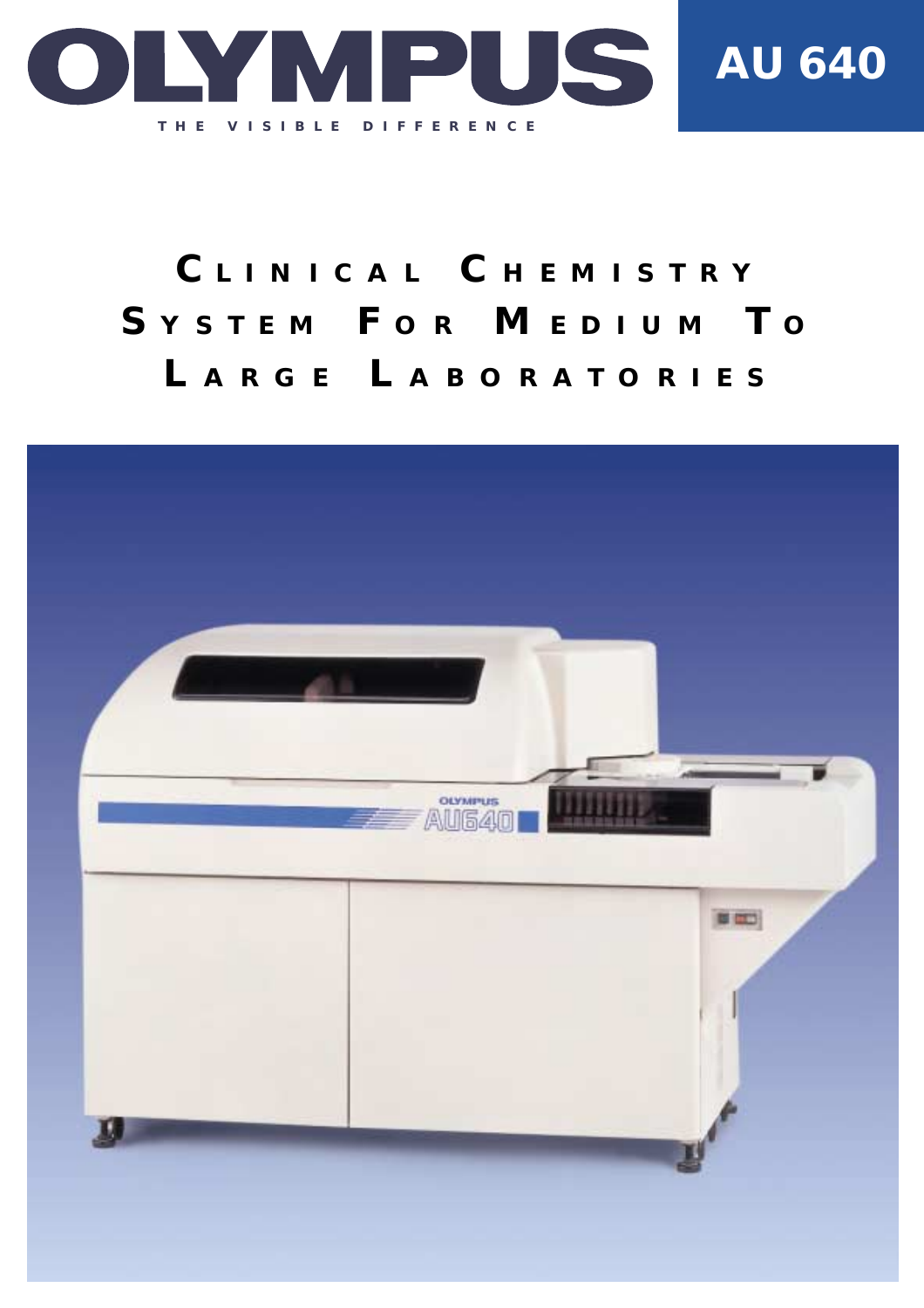

*The Olympus AU 640 analyser system*

## Your future needs **were our challenge**

**C**urrent laboratories are in a changing phase from the past into the future. The need for top quality results is even more pressing whilst economic pressures constantly challenge lab budgets.

**O**ptimised workflow is the key to the answer to these needs. Optimised workflow means workstation consolidation on a highly reliable system platform

that covers routine and STAT testing in parallel. A system which gives short turn around times and is still capable of performing high throughput workloads.

**A** logical system that aids training of all staff so that the system can be used 24 hours per day by staff from a variety of backgrounds. A common user interface that means if you use one of our systems you can use them all.

**O**ptimised workflow is not restricted to analysis, it includes the ability to simplify all analytical stages with online predilution and incorporates quality checks, for example for lipaemia, icterus and haemolysis.

**L**ast but not least your future system should be prepared for lab automation as an open platform.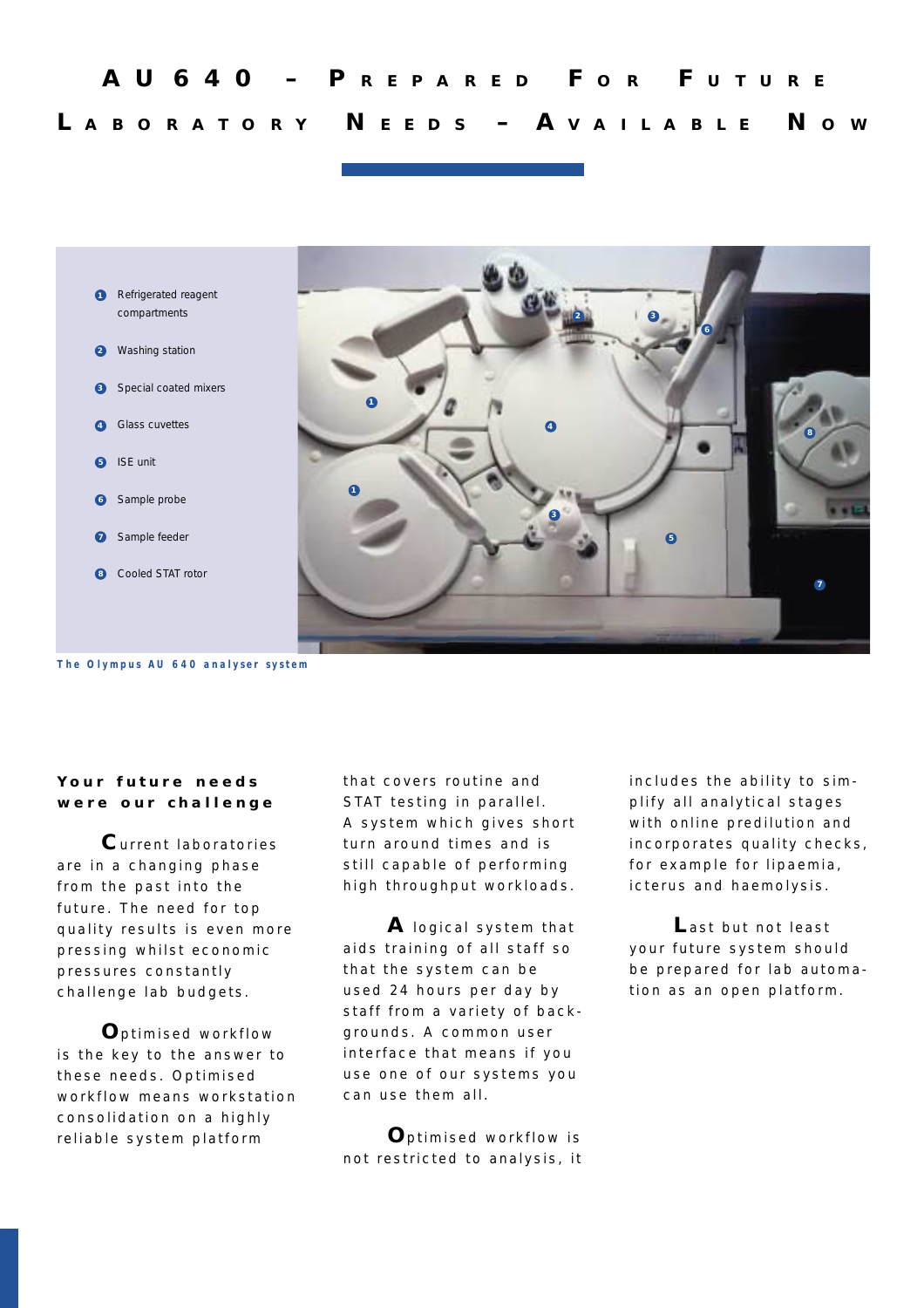# **O U R A NSWER T <sup>O</sup> Y OUR R EQUEST**

**T**he innovative Olympus AU 640 system platform technology perfectly matched to the state of the art reagents.

- **O** ne system for STAT and routine testing
- **L** iquid stable ready to use system reagents
- **Y** ou may run samples in rerun or reflex mode its your choice
- **M** odem control for support and troubleshooting
- **P** robe crash prevention and clot detection
- **U** nique high quality photometer design
- **S** ample predilution for minimum hands on and maximum quality
- **A** uto calibration "on the fly"
- U ser definable SW Interface under Windows NT<sup>™</sup>
- **6** hundred, yes sixhundred tests per hour ISE capability
- **4** minutes STAT capability in parallel to a throughput of up to 1,200 tests per hour
- **0** (zero) electromagnetic interference for 100% consistent results 24 hours per day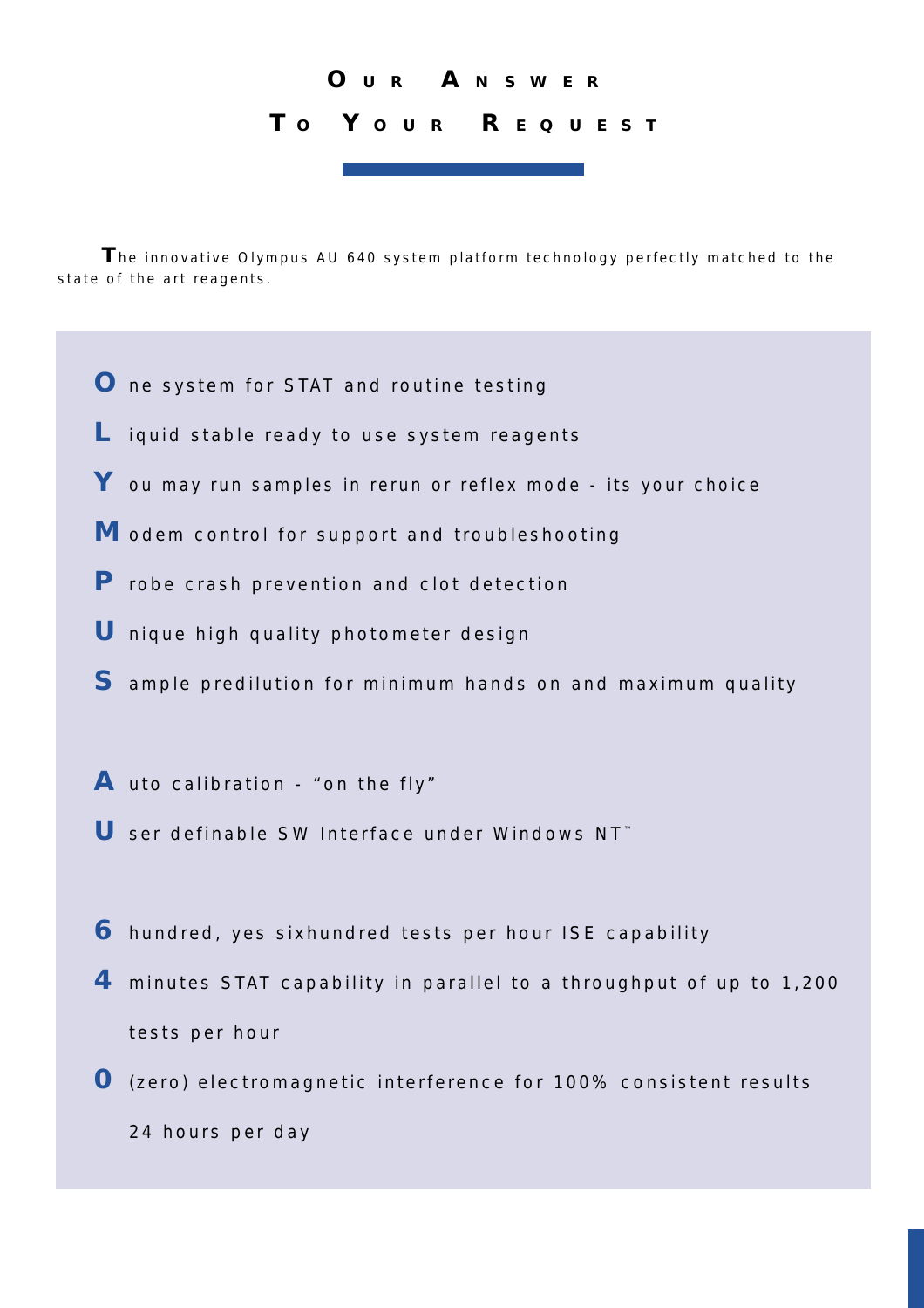

*Olympus spot photometry system*



*AU 640 sample rack system, already prepared for future automation requests*



*Olympus AU 640 liquid handling components*

### **Optimum accuracy**

**T**he unique Olympus spot photometer in combination with the interference free fibre optic data transfer system gives results which are unmatched in terms of accuracy and precision. Only the combination of both technologies enables the Olympus AU 640 to combine micro reaction volumes with high throughput. The result is a system unmatched in its ability to provide effective analysis that matches your organisation and budget needs.

### **Va l id d iagnost ics**

**A** t Olympus we recognise the importance of producing valid results and interpreting these data accurately for your clinical colleagues. The AU 640 incorporates the ability to recognise interferences that may effect the validity of the data. This alone is not enough and that is why we at Olympus design total systems, a part of which is the design of reagents with advanced characteristics to reduce or eliminate the effect of interferents. The result is to remove hands on time and greatly improve efficiency.

## Workstation consoli**dation to minimise overall hands on time**

**W** ith as much as 51 different analytes which can be processed simultaneously and a throughput of up to 1200 results/hr the AU 640 is the real platform for workstation consolidation. Hands on time is further reduced when the system is operated in the "Auto-Rerun" mode. This user defined mode enables flexible rules to be applied to samples that require further study including "Reflex" tests or sample re-analysis with the same, reduced or even increased volume ensuring optimum analysis condition for that test.

## **Carry over free high tech liquid handling system**

**T** he combination of computer controlled pipetting speed and a highly efficient triple wash station eliminates any contamination. In addition to this the AU 640 includes clot detection and incorporates probe anti crash systems to avoid invalid test results.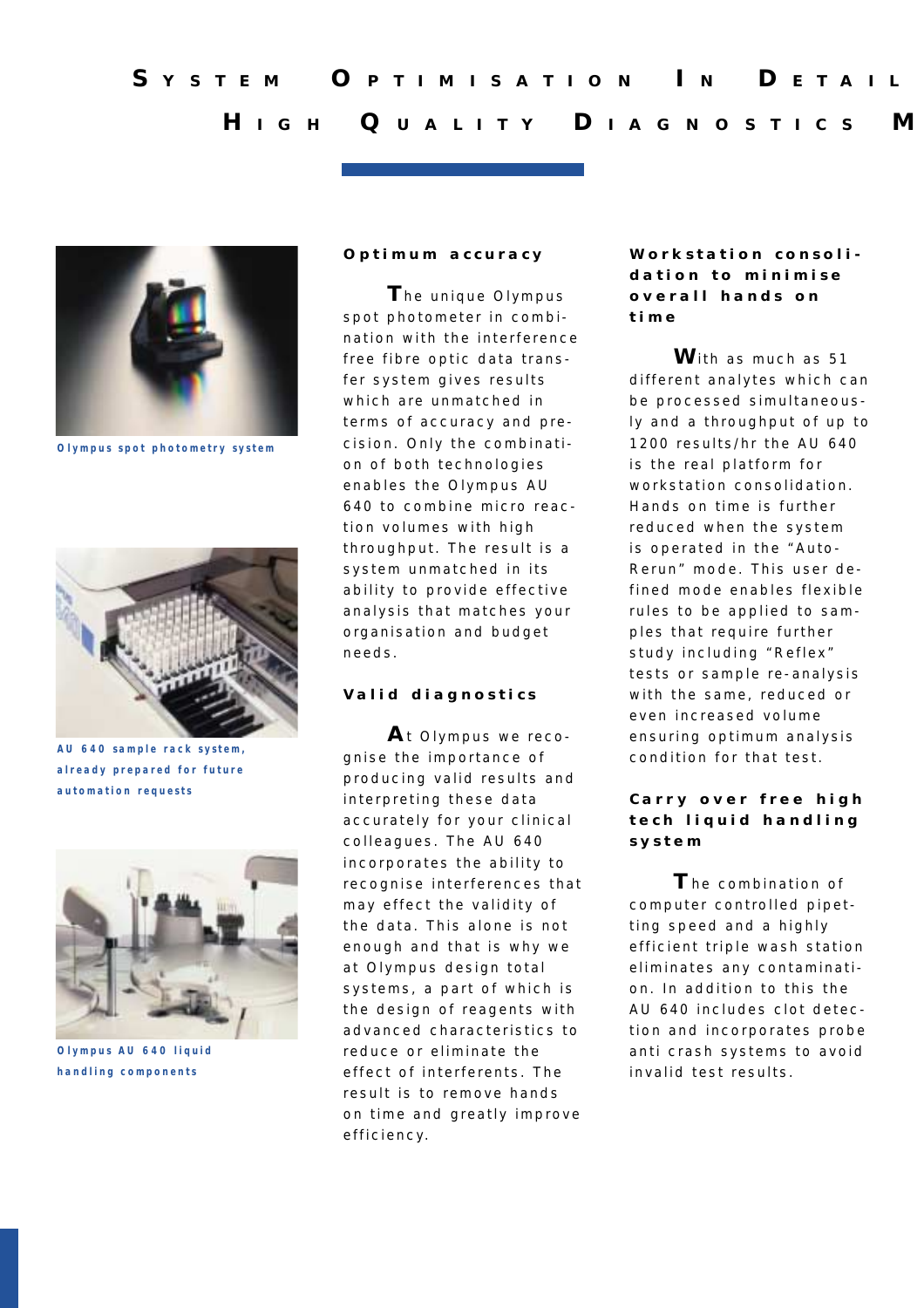

*Refrigerated Olympus AU 640 STAT Rotor*



*User definable touch screen monitor for even simpler use*

## **Refrigerated Rotor for STAT, QC and Calibrations**

**T**he AU 640 holds up to 22 tubes in a refrigerated rotor enabling the system to run calibrations and QC in a user defined way during the whole day. Even auto calibration on the fly i.e. in case of reagent lot change is possible.

**S**TATs can be loaded at any time on the same rotor, sample ID is recognised via an internal bar code reader.

## **Trouble free maintenance**

**T**he maintenance requirements of the AU 640 are reduced to a minimum. This is the result of both hardware and software design being totally systemised with Olympus system reagent usage. The analyser software monitors functions and automates processes taking advantage of the unique benefits supported by the use of permanent cuvettes in the Olympus dry bath system. Our reagents are optimised for best performance on the new platform of Olympus analysers.

## **Ease of use as maxim**

**T** he AU 640 user interface is designed to minimise any training requirements. The user is linked in all cases to a context specific help function within the AU 640 software. The users ability to define the format of the touch screen removes unwanted icons during routine, thus further enhancing efficiency.

**T**echnical support and troubleshooting are available from the context related help screens and via modem from your support centre minimising the risk of down time.

## **Olympus system reagents**

**T** he analytical unit itself is only one component of a system solution. Quality, costs and ease of use are effected greatly by reagents as well. Therefore Olympus Diagnostica has developed a complete range of system reagents specially designed to match our new AU 400/600/640 system platform requirements. Over 90 different applications already available, additional tests are under development.

**T** he Olympus system reagents are

- designed and manufactured under ISO 9001 certified processes for continuous quality improvement
- liquid stable for convenient handling
- ready to use to minimise handling errors
- barcoded for a positive reagent ID
- configured in pack sizes for differing usage requirements
- exhibit extended on board stability to avoid any waste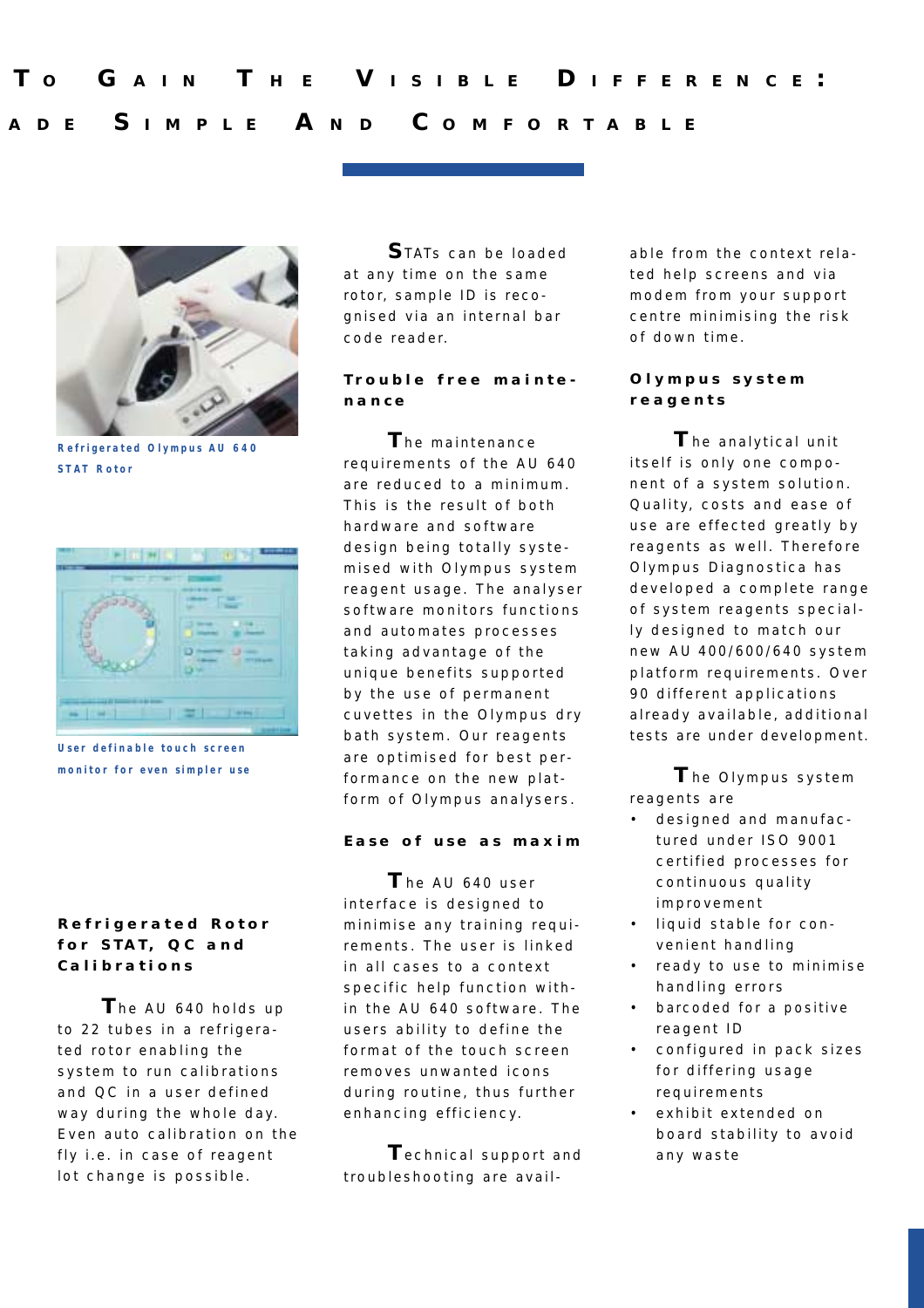## **S PEC IF ICALLY M ATCHED**



*The Olympus System Reagents – an expanding range of reagents*

## **O LYMPUS S YSTEM R EAGENTS**

#### **Substrates**

Albumin Alpha Amylase **Bicarbonate** Bilirubin total Bilirubin direct Calcium Calcium Arsenazo Cholesterol **Creatinine** Glucose Glucose HK HDL-Cholesterol Iron LDL-Cholesterol Magnesium Phosphate **Phospholipide** Total Protein **Triglycerides** Urinary Protein **UIBC** Urea Uric Acid

#### **Homogeneous Immuno Assays** Apo A1 Apo B ASL C3

 $C<sub>4</sub>$ CRP IgA IgG IgM Ferritin RF Transferrin

#### **DAU**

Amphetamine **Barbiturates** Benzodiazepines Beta Blockers **Cannabinoids** Cocain Cotinine EDDP Methadone Methamphetamine Opiates **PCP** Thiazides Sample check Urine pH

#### **Enzymes** ACP

ALP CHE CK CK-MB GGT GOT (AST) GPT (ALT) **HBDH** LDH Lipase

**ISE** Chloride Potassium Sodium

#### **Specific Proteins**

alpha-1-Antitrypsin alpha-1-Glycoprotein β-2-Microglobulin Ceruloplasmin Haptoglobin Microalbumin Myoglobin Prealbumin

#### **TDM**

Amikacin Carbamazepine Digitoxin Digoxin **Gentamicin** NAPA Phenytoin Phenobarbital Procaïnamid Theophylline **Tobramycin** Valproic Acid

**Additional parameters are planned to be released in the coming month**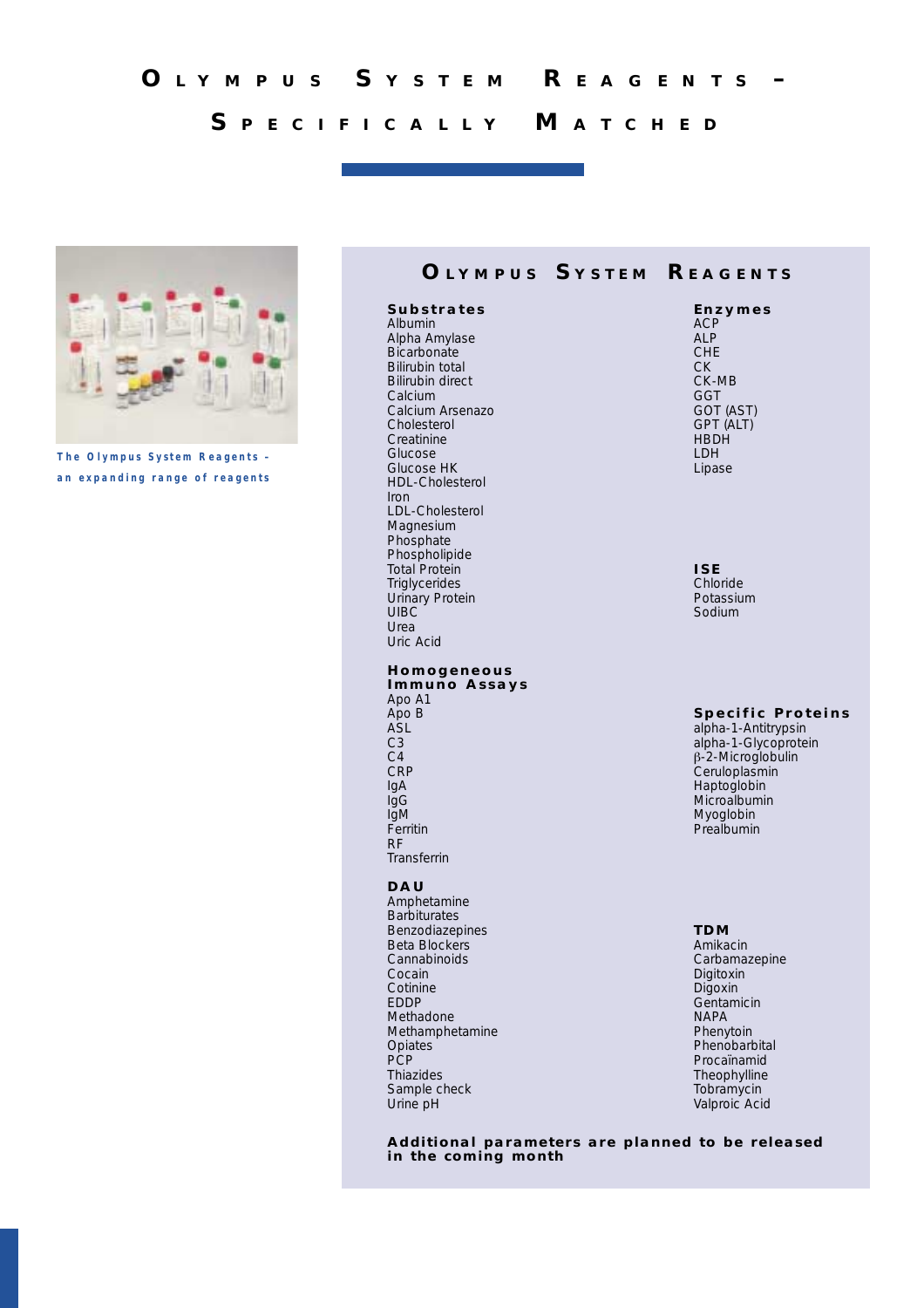**T**he combination of Olympus analysers and the specially matched Olympus System Reagents represent only a proportion of Olympus Diagnostica. Our commitment to the provision of a total system and the increasing demands of the modern major laboratory has led to the development of a comprehensive range of services.

## **Application consultancy**

**W**e provide help for requests concerning reagents or on how to conduct tests through our application specialists. In cases where an application problem cannot be solved over the telephone, we give direct assistance in your laboratory.

## **Operator training**

**O**ur specialists will teach you all the necessary basic knowledge about operation, application and user maintenance. In addition customised on-site training is of course available.

## **Delivery service**

**Y**our order is handled by us immediately. Reagents delivery within 24 hours is possible and in true "emergencies" priority dispatch ensures the best possible delivery time.

## **Techn ica l equ ipment ser v ice**

**O**ur support team of field based engineers and specialists is further enhanced by expert telephone assistance from a specialist who can provide immediate advice on technical problems and how to get the best out of your Olympus system.

## **Individual laboratory and contract concepts**

**T**he sales representative, assigned to you, will structure made-to-measure system solutions for you.